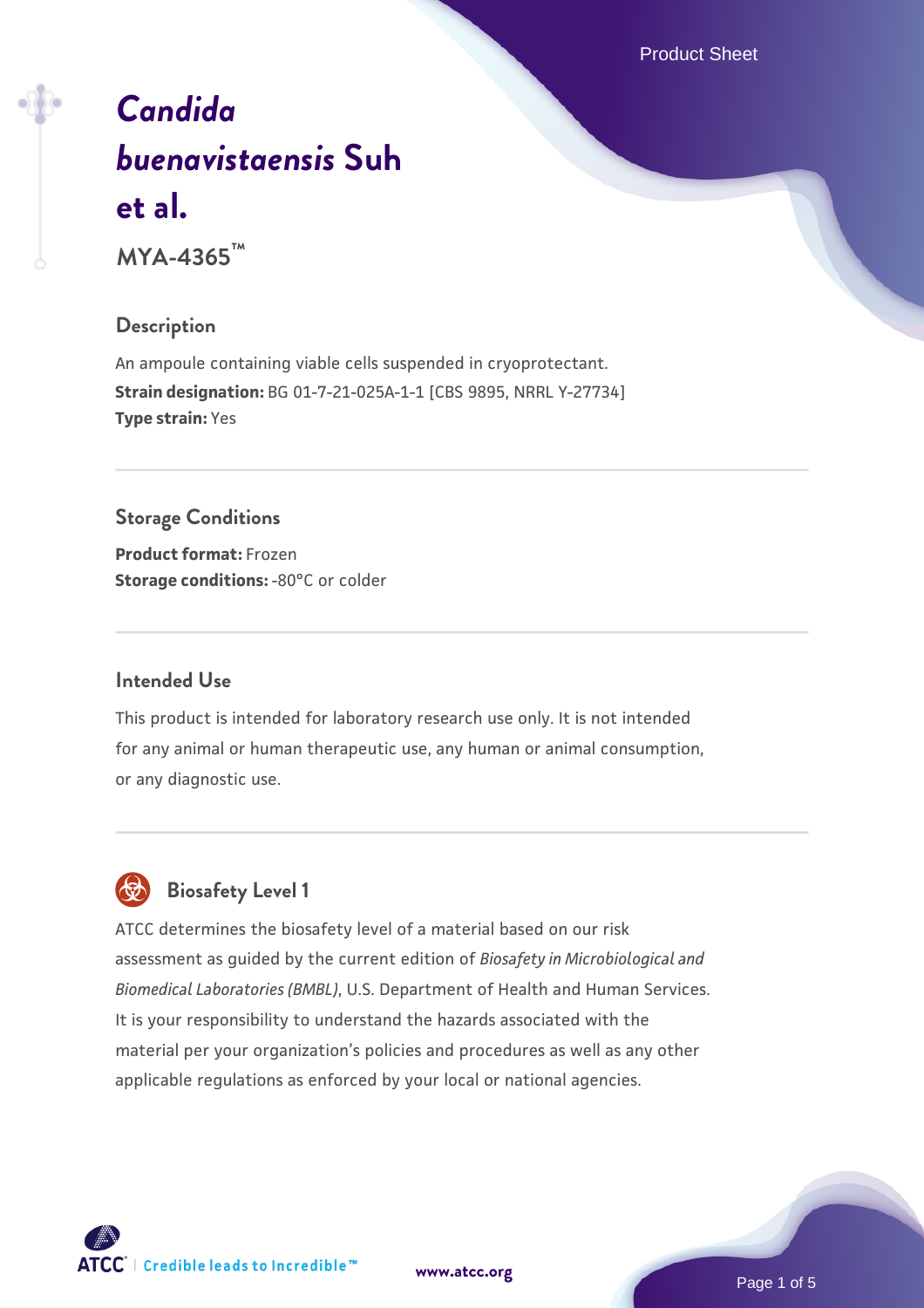ATCC highly recommends that appropriate personal protective equipment is always used when handling vials. For cultures that require storage in liquid nitrogen, it is important to note that some vials may leak when submersed in liquid nitrogen and will slowly fill with liquid nitrogen. Upon thawing, the conversion of the liquid nitrogen back to its gas phase may result in the vial exploding or blowing off its cap with dangerous force creating flying debris. Unless necessary, ATCC recommends that these cultures be stored in the vapor phase of liquid nitrogen rather than submersed in liquid nitrogen.

#### **Certificate of Analysis**

For batch-specific test results, refer to the applicable certificate of analysis that can be found at www.atcc.org.

#### **Growth Conditions**

**Medium:**  [ATCC Medium 200: YM agar or YM broth](https://www.atcc.org/-/media/product-assets/documents/microbial-media-formulations/2/0/0/atcc-medium-200.pdf?rev=ac40fd74dc13433a809367b0b9da30fc) **Temperature:** 25°C

#### **Handling Procedures**

**Frozen ampoules** packed in dry ice should either be thawed immediately or stored in liquid nitrogen. If liquid nitrogen storage facilities are not available, frozen ampoules may be stored at or below -70°C for approximately one week. **Do not under any circumstance store frozen ampoules at refrigerator freezer temperatures (generally -20°C)**. Storage of frozen material at this temperature will result in the death of the culture.



**[www.atcc.org](http://www.atcc.org)**

Page 2 of 5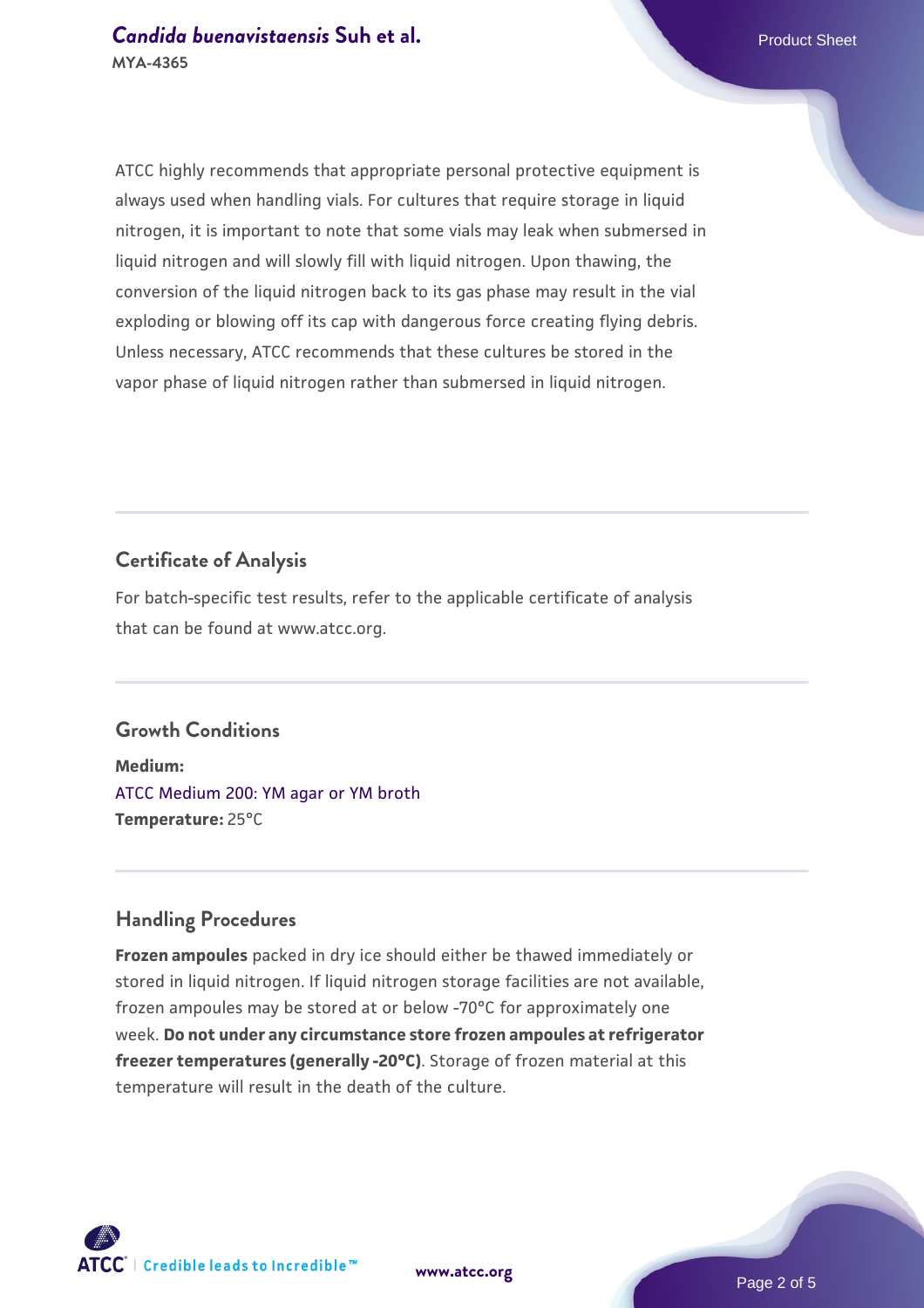#### **[Candida buenavistaensis](https://www.atcc.org/products/mya-4365) [Suh et al.](https://www.atcc.org/products/mya-4365)** Product Sheet **MYA-4365**

- 2. Immediately after thawing, wipe down ampoule with 70% ethanol and aseptically transfer at least 50 µL (or 2-3 agar cubes) of the content onto a plate or broth with medium recommended.
- 3. Incubate the inoculum/strain at the temperature and conditions recommended.
- 4. Inspect for growth of the inoculum/strain regularly for up to 4 weeks. The time necessary for significant growth will vary from strain to strain.

# **Material Citation**

If use of this material results in a scientific publication, please cite the material in the following manner: *Candida buenavistaensis* Suh et al. (ATCC MYA-4365)

# **References**

References and other information relating to this material are available at www.atcc.org.

#### **Warranty**

The product is provided 'AS IS' and the viability of ATCC<sup>®</sup> products is warranted for 30 days from the date of shipment, provided that the customer has stored and handled the product according to the information included on the product information sheet, website, and Certificate of Analysis. For living cultures, ATCC lists the media formulation and reagents that have been found to be effective for the product. While other unspecified media and reagents may also produce satisfactory results, a change in the ATCC and/or depositor-recommended protocols may affect the



**[www.atcc.org](http://www.atcc.org)**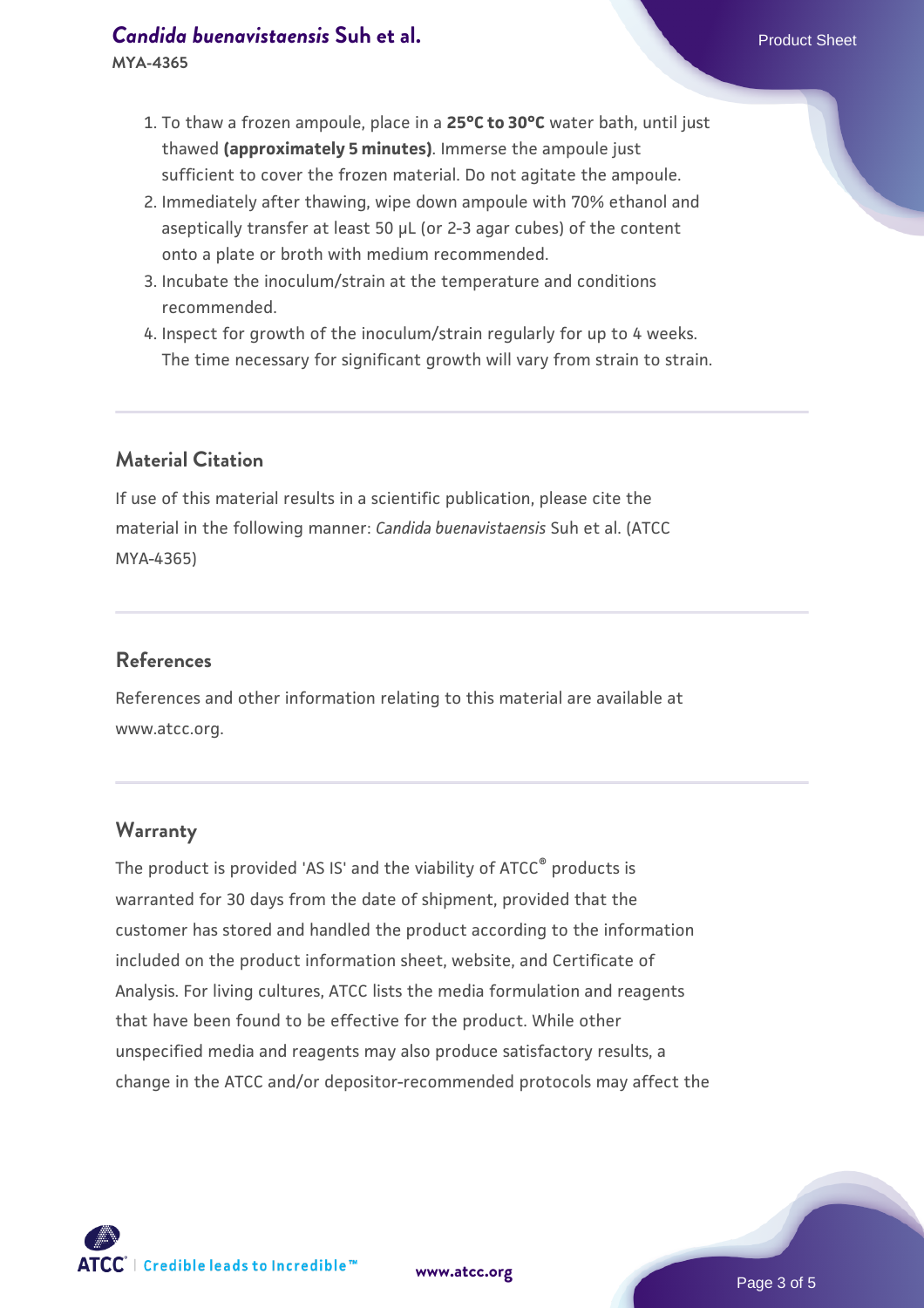# **[Candida buenavistaensis](https://www.atcc.org/products/mya-4365) [Suh et al.](https://www.atcc.org/products/mya-4365)** Product Sheet **MYA-4365**

recovery, growth, and/or function of the product. If an alternative medium formulation or reagent is used, the ATCC warranty for viability is no longer valid. Except as expressly set forth herein, no other warranties of any kind are provided, express or implied, including, but not limited to, any implied warranties of merchantability, fitness for a particular purpose, manufacture according to cGMP standards, typicality, safety, accuracy, and/or noninfringement.

#### **Disclaimers**

This product is intended for laboratory research use only. It is not intended for any animal or human therapeutic use, any human or animal consumption, or any diagnostic use. Any proposed commercial use is prohibited without a license from ATCC.

While ATCC uses reasonable efforts to include accurate and up-to-date information on this product sheet, ATCC makes no warranties or representations as to its accuracy. Citations from scientific literature and patents are provided for informational purposes only. ATCC does not warrant that such information has been confirmed to be accurate or complete and the customer bears the sole responsibility of confirming the accuracy and completeness of any such information.

This product is sent on the condition that the customer is responsible for and assumes all risk and responsibility in connection with the receipt, handling, storage, disposal, and use of the ATCC product including without limitation taking all appropriate safety and handling precautions to minimize health or environmental risk. As a condition of receiving the material, the customer agrees that any activity undertaken with the ATCC product and any progeny or modifications will be conducted in compliance with all applicable laws, regulations, and guidelines. This product is provided 'AS IS' with no representations or warranties whatsoever except as expressly set forth herein and in no event shall ATCC, its parents, subsidiaries, directors, officers, agents, employees, assigns, successors, and affiliates be liable for indirect, special, incidental, or consequential damages of any kind in connection with



**[www.atcc.org](http://www.atcc.org)**

Page 4 of 5